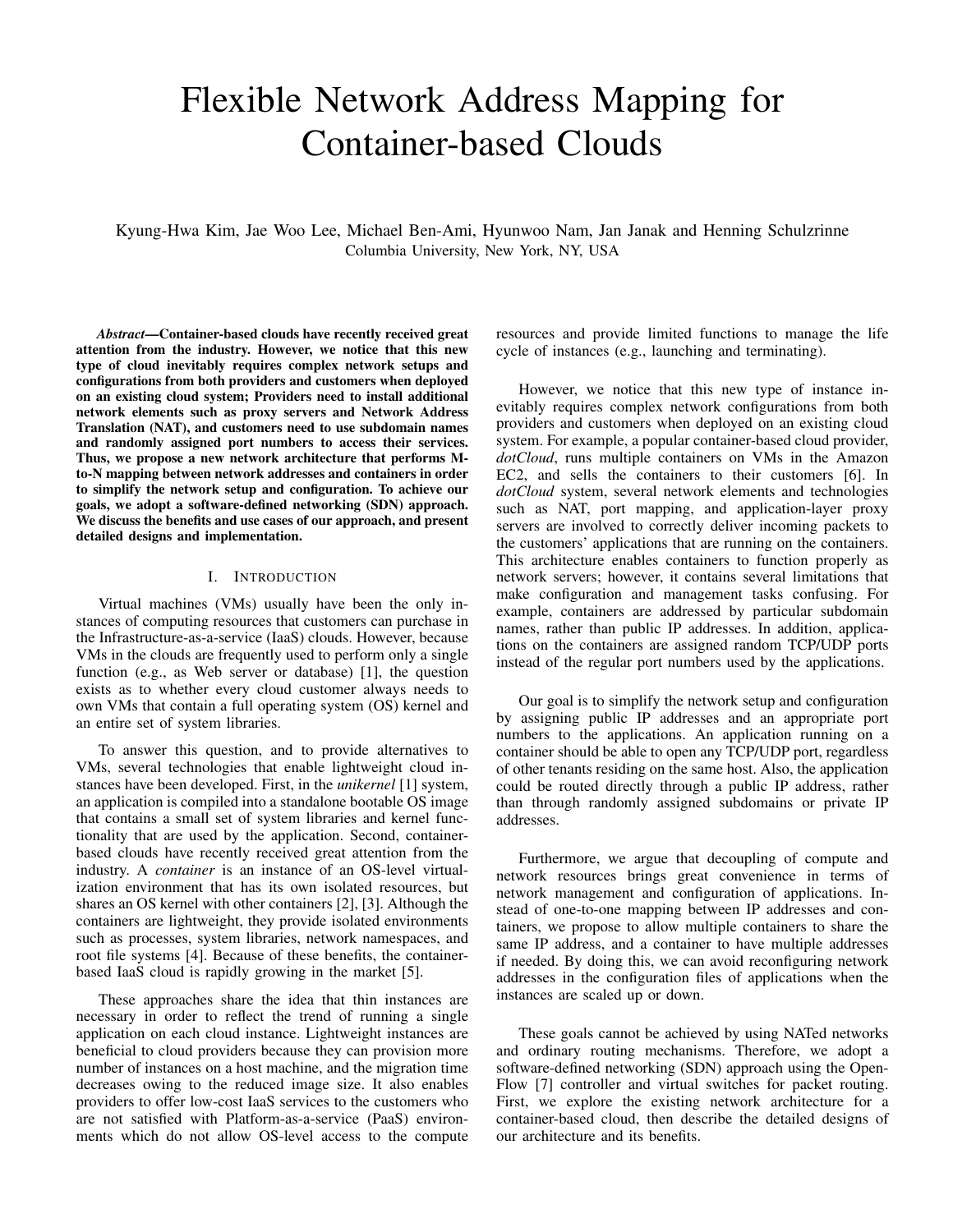### II. BACKGROUND: CONTAINER-BASED CLOUDS

A *container* refers to an instance in an OS-level virtualization environment. Using the isolated namespace functions of the Linux kernel, containers provide isolated virtual environments that are composed of their own processes, system libraries, network namespaces, and root file systems [2], [3]. Therefore, from the user's perspective, containers can be thought of as lightweight VMs because they provide isolated environments and root permission [4]. The main disadvantage of the container-based cloud is that users cannot choose guest operating systems and must rely on the OS kernel installed on the host.

A number of container implementations have been developed in different Unix-like operating systems including LXC, OpenVZ and Linux-VServer (Linux), FreeBSD jails (FreeBSD), and Solaris Containers (Solaris). According to the measurements of Birke et al. [8], on average, about ten VMs are running on a single physical server in today's clouds. In addition, we expect greater number of containers will be running on a single VM. In our experiment, we could run up to three hundred containers on a single VM running on Amazon EC2. Therefore, in theory, hundreds or thousands of containers can run simultaneously on a single physical machine depending on its hardware specification. This implies that providers can offer lower-cost instances (containers) to customers who seek lightweight instances in order to run thin applications without buying an entire VM. Furthermore, since the containers can be launched and terminated in only about few seconds, the provisioning time decreases dramatically when the customers scale up or down the number of instances. Further, it is beneficial for providers because it facilitates increasing server utilization and supports faster migration compared to the case of VMs. Container-based clouds are different from existing Platform-as-a-service (PaaS) clouds that do not allow OS-level access to the compute resources and provide limited functions to manage the life cycle of instances (e.g., launching and terminating).

Recently, LXC [2] and its wrapper Docker [9] have received significant market attention. OpenStack [10], an opensource cloud management system, supports LXC and Docker. Also, many companies are attempting to run their applications on *dotCloud* [6], a cloud service based on Docker instances.

## III. PROBLEMS AND CHALLENGES

In this paper, we focus on the network architecture of container-based clouds. In order to run a network service (e.g., a Web server) that receives incoming packets from outside networks, a container must have its own network interface and address. However, this is not trivial because containers share the host VM's network interface and IP address. We briefly describe several existing methods to configure a network for this environment.

# *A. Nested NAT*

First, one can use NAT inside a VM in order to host multiple containers. This approach has the advantage that it does not require the cloud provider's support because the owner of



Fig. 1. Architecture of dotCloud

the VM can configure NAT inside the VM and associate it with the containers. Because common cloud systems already use NAT to map a public IP address to a private IP address of a VM, the address translation is carried out twice to address the containers (nested NAT). *dotCloud* runs their container-based cloud on Amazon EC2 using this method (Figure 1). However, we argue that NAT is not the best solution because containers behind the same NAT cannot listen on the same port because of TCP/UDP port-number conflicts. Although dotCloud uses port mapping for incoming and outgoing packets to support the containers, a randomly assigned port number is exposed to the external network instead of the application's original port number. Users who connect to a service via the Internet must know the assigned port number of the container. dotCloud uses a particular method to enable containers to use port 80 for Web servers. This is achieved by using HTTP proxies that distinguish incoming traffic by the subdomain name indicated in the HOST field in the HTTP header. However, this cannot be applied to other protocols that do not explicitly indicate the destination host name in their application headers.

#### *B. Bridged network and public IP addresses*

The second method is to configure a bridged network inside a VM. One can create a virtual bridge on the VM and connect the containers to that bridge. Then, the containers obtain their own IP addresses from the cloud provider's DHCP server. In this case, because the container receives an IP address within the same subnet of its host and other VMs, it will be considered simply as one of the VMs in the view of the network topology. This approach enables containers to run applications on any port without conflict because they have their own network addresses. However, this approach requires the provider to assign public IP addresses to every container as it does to VMs. This not only requires a large number of network addresses but also imposes additional overhead to the provider in translating the addresses because of the greater number of containers compared to VMs.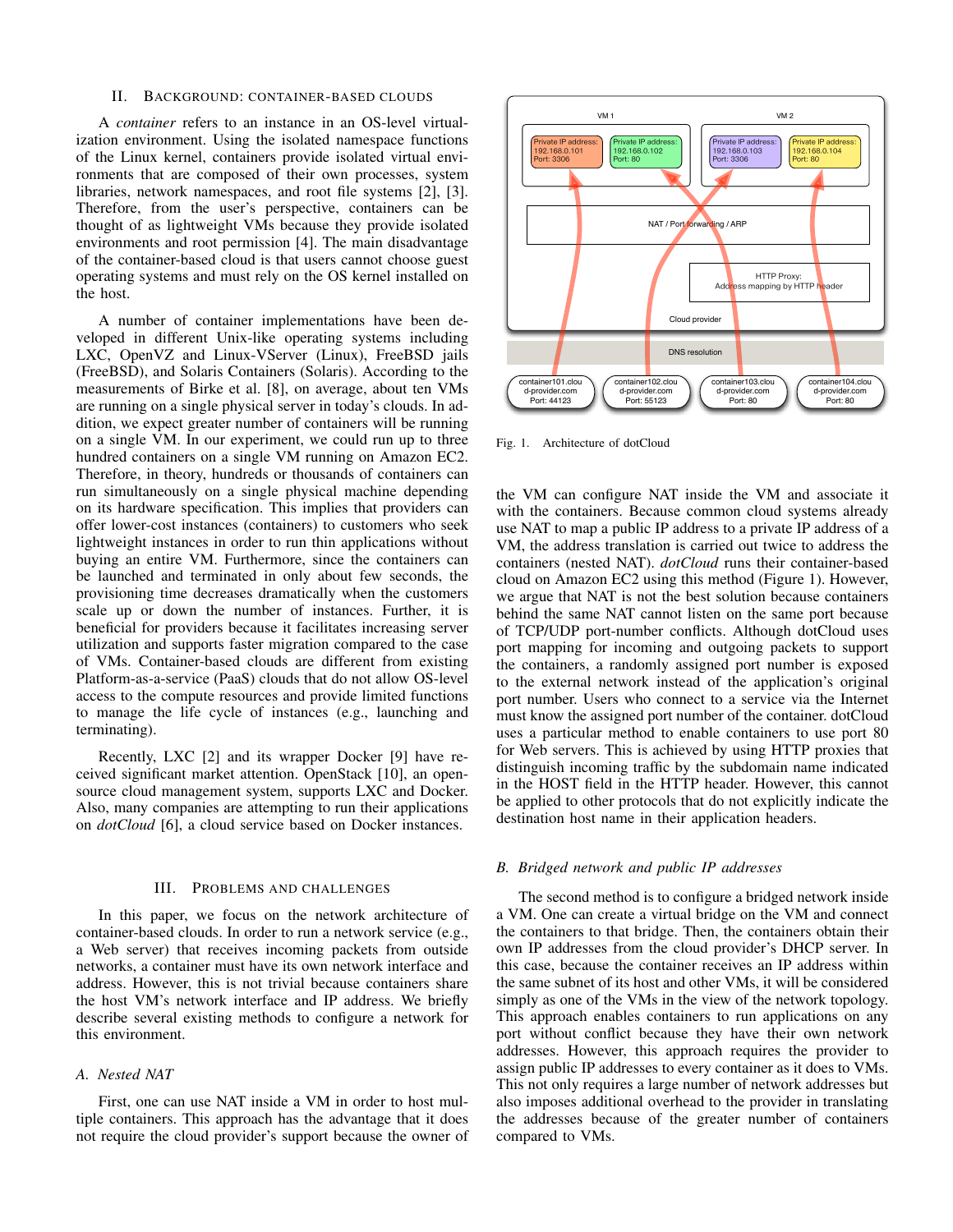Although these two methods are plausible, we argue that neither of them is the best fit for containers because of their limitations discussed above. More importantly, we claim that it is not efficient that a container must have its own network namespace even though they run a single thin application which mostly uses a single port number.

For example, assume that a customer decides to purchase five containers instead of one VM for a Web service (We assume that five containers have the same amount of computing power as one VM, which is approximately calculated by the prices of dotCloud containers and Amazon EC2 m.small instances). In this case, the containers have the advantage of avoiding hot spots because they may be distributed over five different physical locations. However, the cost of management and configuration increases because the customer has five machines (containers) rather than a single machine (VM). When the customer scales up the number of containers to acquire more computing power, configurations of other applications that are linked with the Web service, such as load balancers, back-end servers, or databases must be updated to communicate with the new containers. In the NAT and bridged-network approaches, because of the one-to-one mapping between the IP addresses and the containers, the configurations of those applications have to be updated to include all the IP addresses of new containers. This management and configuration effort increases more sharply compared to the case of VMs, because a larger number of containers are needed to acquire the same amount of computing power.

## IV. FLEXIBLE NETWORK ADDRESS MAPPING

We assert that the limitations of these two methods and the management issue discussed above are caused by the tight coupling of computing units (containers) and its identifiers (IP addresses and port numbers). Thus, we propose a new network architecture that separates the network identifiers from the containers. The basic concept is that when a customer purchases public IP addresses, the provider assigns them to the customer rather than containers. Then, the IP addresses and port numbers can be mapped to any container owned by the customer in an M-to-N manner. In other words, multiple containers can share the same IP address, and even one container can have multiple IP addresses. For example, when a customer runs two containers, one for a Web server and the other for a database, these containers can be hosted on different virtual machines; however, they can share the same IP address. Because they have different port numbers, they can be distinguished by combining the IP address and port number. In other words, the identifier of the container is the combination of the IP address and port number. The gateway router forwards the incoming packets to different locations depending on this identifier. Therefore, the providers can place containers with the same public IP address on different VMs and place containers with different public IP addresses within the same VM. Customers can reuse their IP addresses on multiple containers (applications) without concern for their locations and port conflicts.

## *A. Benefits and use cases*

The advantages of this approach are as follows.

*1) Public IP address and port number:* Each container can be accessed through its own public IP address rather than an arbitrary subdomain name. In addition, multiple containers can open the same port even when running on the same host. In Section IV-B, we describe an SDN approach that achieves this goal without additional elements such as NAT and port forwarding.

*2) Simplifying static configurations:* Static configuration files of applications that connect to other applications can be simplified since the code running on the containers would have the logical view of the network we provide. For instance, assume that a user plans to run a Web server and a database server on two different containers for resilience and fault tolerance. For simplicity in configurations, it would be much easier to think of the Web and database components as living on one logical network machine, as signified by having the same IP address but different ports.

*3) Scaling and migration:* When a customer scales up the number of instances of a stateless application, the newly created containers can simply have the same IP address that other containers use. In this case, SDN can be leveraged to provide round-robin load balancing or even more sophisticated load balancing algorithms based on customer demand without maintaining the list of every container's IP address. In addition, since the addresses of containers are independent of host VMs, the containers can be migrated to any locations without changing the network addresses and the port numbers.

*4) Maximizing server utilization:* Because of the separation of addresses and containers, providers are not required to place containers that have the same IP address within the same host. They can be located in any host in the cloud, thus increasing flexibility in cloud provisioning and maximizing utilization of the underlying physical machines.

### *B. Implementation*

The proposed flexible address mapping system is difficult to implement with simple integration of NAT and portmapping. Several complex and customized routing technologies might be required to support the M-to-N mapping scenario properly. However, our design goal is to build a transparent and controllable system without obscure network architectures.

Furthermore, because containers will be created, terminated, and migrated frequently owing to the business model (providing cheap and lightweight instances), the mapping tables are also expected to be updated very often. However, altering the NAT table and port mapping rules repeatedly can impose a significant overhead to the gateway router.

Therefore, in order to route packets correctly and support frequent changes of routing paths, we propose to adopt a software-defined networking (SDN) approach that uses a centralized controller connected to the switches. In this section, we elaborate on detailed designs of the proposed approach. First, we describe an architecture for cloud providers who own underlying infrastructure. Second, we propose two provideragnostic architectures that can be built on existing public clouds operated by other companies.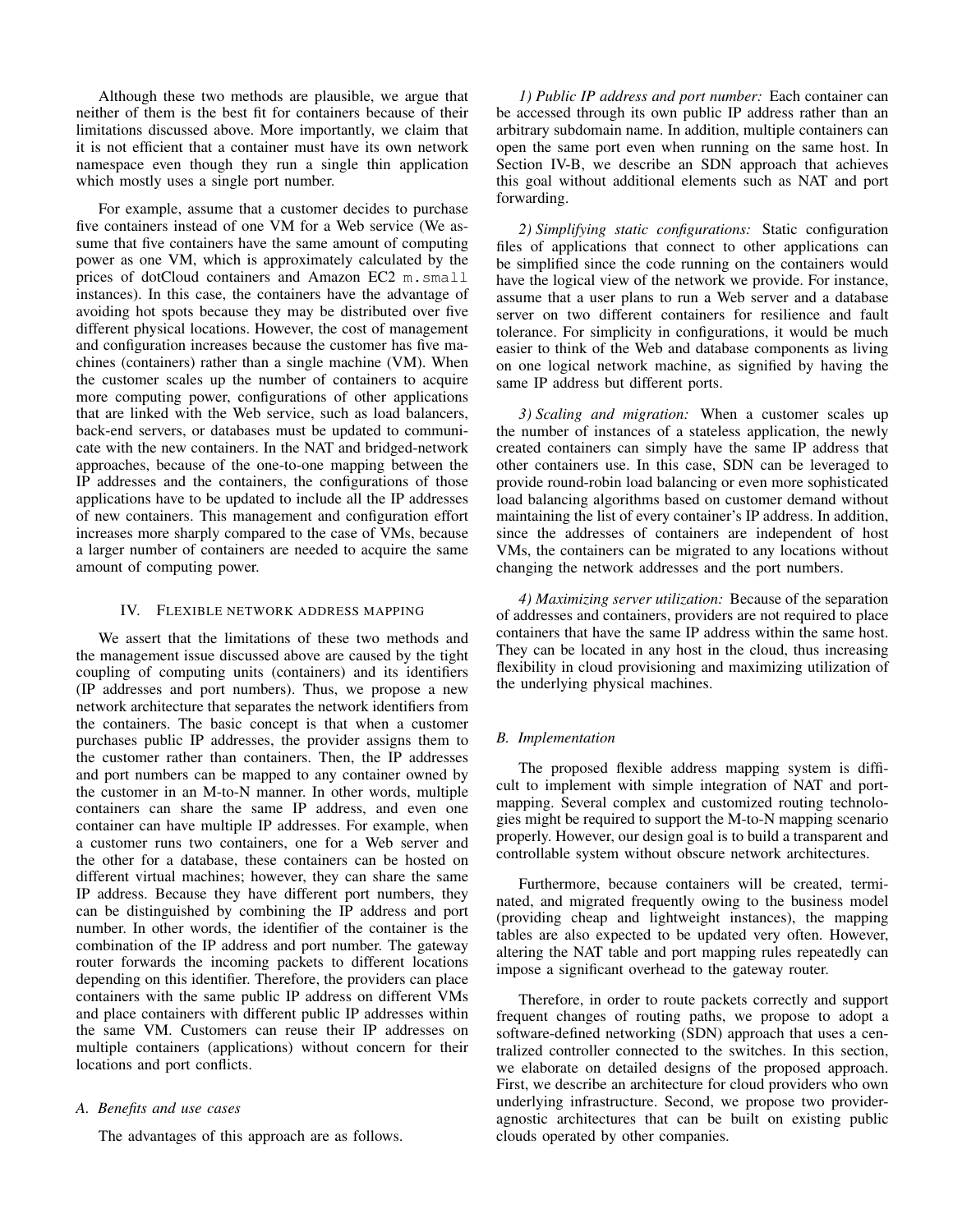

Fig. 2. Mapping IP addresses and TCP/UDP ports to containers in an M-to-N manner. A customer who purchased two IP addresses, X and Y, is running two applications (on port 80 and 3306). IP addresses and port numbers can be assigned to the containers regardless of their locations.

*1) A provider-supported architecture:* We place OpenFlowsupported switches between VMs and layer-2 devices (Figure 2). In addition, we install a virtual switch on each VM that connects containers to the network. When a new container is created, a software controller will be notified by our management agents and the switches in the data center will be updated to forward packets to the correct location. In our prototype, we manipulate ARP tables in layer-3 routers in order to fill the MAC address field of Ethernet packets destined to the containers with a pre-defined special MAC address (ARP spoofing can be also used on the switch connected to the router in case we do not have access of the layer-3 routers. The controller responds to ARP packets with the pre-defined MAC address if the queried IP address belongs to the containers).

When a new packet flow arrives, the switches forward the first packet to the controller to ask where to send the packets in this flow. The controller can distinguish the packets destined to the containers from other packets using the pre-defined MAC address. Then, the controller queries the database using the pair of destination IP address and port number of the packet to determine the MAC address of the corresponding container. Finally, the controller injects an OpenFlow rule to the switch. The rule instructs to replace the following packet's MAC address with the container's MAC address if the destination IP address and port number match. By doing this, we achieve M-to-N mapping between IP addresses and containers without a proxy server and a NAT process.

Centralized control of address mapping in a data center is not new. For example, several studies attempt to separate the network address and the locations of the VMs in a data center. PortLand [11] intercepts the ARP packets at the switches, and responds with a *pseudo* MAC address that represents the topological location of the queried IP address. VL2 [12] uses IP-in-IP encapsulation to decouple the actual IP addresses and logical IP addresses of the VMs to locate them at any place within a data center. However, our goal is different from these studies. We focus on the flexible assignment of public IP addresses and port numbers to containers.

*2) Provider-independent architectures:* If the VMs are provided by an existing cloud system (e.g., Amazon EC2), the network infrastructure between VMs will not be part of our SDN control plane. Because the proposed approach involves sharing IP addresses between containers, and Amazon uses standard non-SDN layer-2 and layer-3 forwarding mechanisms, a scenario could easily arise whereby Amazon will forward a packet to VM A based on the destination IP address only, while the real destination is on VM B. The SDN-controlled virtual switch in VM A may still perform the lookup to find the appropriate MAC address of the destination container, but will not be able to use layer-2 forwarding because VM B is in another place in Amazon's network.

In this scenario, we first propose to use a layer-2 tunneling